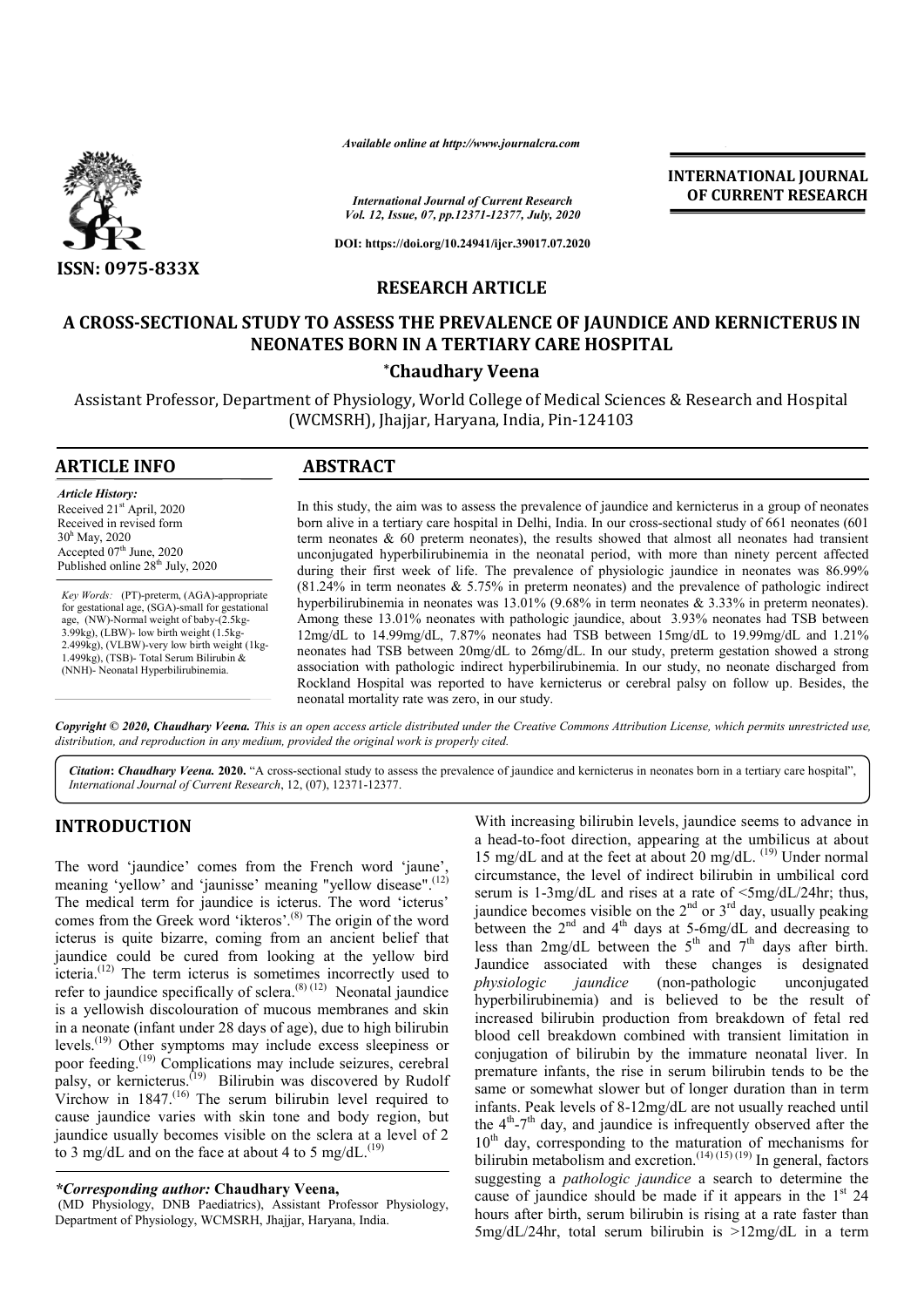infant (especially in the absence of risk factors) or 10-14mg/dL in a preterm infant, jaundice persists after 10-14 days after birth, or serum direct bilirubin fraction is >2mg/dL at any time. Other factors suggesting a *pathologic jaundice* (unconjugated or conjugated hyperbilirubinemia) are family history of hemolytic disease, pallor, hepatomegaly, splenomegaly, vomiting, lethargy, poor feeding, excessive weight loss, apnea, bradycardia, hypothermia, light coloured stools, dark urine positive for bilirubin, bleeding disorder, failure of phototherapy to lower the bilirubin level and signs of kernicterus. (15) (19)

Persistent pathologic indirect hyperbilirubinemia - that is, jaundice persisting beyond the first 14 days- is also seen in neonates, more commonly in breastfed babies. (14) In young babies, unconjugated bilirubin (which is not carried by albumin) can penetrate the membrane that lies between the brain and the blood (the blood–brain barrier) because the blood–brain barrier has yet to develop fully, whereas more developed individuals with increased bilirubin in the blood are protected. Unconjugated bilirubin is potentially toxic to neural tissue (brain and spinal cord). The term kernicterus is used to denote the clinical features of acute or chronic bilirubin encephalopathy, as well as the yellow staining in the brain associated with the former. Kernicterus is also known to occur at lower levels of bilirubin in term babies who have risk factors, and in preterm babies.  $(14)(15)$  Kernicterus has been rising in recent years due to less time spent outdoors.  $(15)$ Jaundice and kernicterus are crucial global health issues, which must be addressed to reduce neonatal and child mortality globally and reach the sustainable development goals.

### **AIMS AND OBJECTIVES**

In this study, the aim was to assess the prevalence of jaundice and kernicterus in a group of neonates born alive in a tertiary care hospital in Delhi, India.

## **MATERIALS AND METHODS**

**Study Setting and Period of Study:** The study was conducted in the Department of Paediatrics, Rockland Hospital in Delhi, India during the period of 01 January 2012 to 07 August 2014.

**Study Design:** The study was a Cross-sectional Study, conducted at the Department of Paediatrics, Rockland Hospital in Delhi.

**Sample Size:** For the present study, 661 neonates (645 singleton neonates & 16 twin neonates) were recorded and studied in Paediatrics Department in Rockland Hospital. These neonates were born alive to 653 mothers in Obstetrics & Gynaecology Department in Rockland Hospital, during the period 01.01.2012 till 07.08.2014.

**Sampling Design:** The study was done as Random Sampling of the neonates noticed to have deep yellow discolouration of whole body that were born in Rockland Hospital, Delhi. In this study, all the venous blood samples of neonates for Total Serum Bilirubin (TSB) and Direct Serum Bilirubin were collected during first 9 days of life, and in one case of persistent pathologic hyperbilirubinemia, the sample was again collected on Day 21 of life.

**Study Variables:** Gender of neonate, total serum bilirubin level, indirect serum bilirubin level and direct serum bilirubin level of neonate, physiologic jaundice or pathologic jaundice, maturity of neonate (term or preterm), morbidity (kernicterus or cerebral palsy) and mortality rate in a group of neonates born in Rockland Hospital, Delhi.

#### **Inclusion Criteria/ Selection Criteria**

Participants in the study eligible for inclusion were neonates of either gender, born alive in Rockland Hospital during the period 01.01.2012 till 07.08.2014. Neonates were included after obtaining proper informed written consent from their parent/guardian.

Intrauterine deaths were excluded from the study. There were 7 neonates born in Rockland Hospital, Delhi and on Day 1 of life, these neonates were referred to the higher center. These 7 neonates were as follows:

- PT (28-29weeks) / Female / SGA / VLBW
- PT (29-30weeks) /Male/ SGA /LBW
- PT (31-32 weeks)/Male/SGA/Extreme LBW (920grams)
- PT (32 weeks) / Female / SGA / LBW
- Term / Male / AGA
- Term / Female / AGA
- Term / Female / AGA

The further outcome of these  $7$  neonates (4 preterm  $\&$  3 term) is not known. These 7 neonates were excluded from the study.

**Study Characteristics:** In this study, 661 neonates born alive in Rockland Hospital during the period 01.01.2012 till 07.08.2014, were recorded and studied. The demographic information, history, physical examination & investigations in the patient's questionnaire were recorded. Neonates that satisfied the inclusion criteria were selected and the neonates who did not meet the inclusion criteria were excluded.

**Data Collection Methods and Tools:** Neonates' history & investigations information was collected in questionnaires and the data was collected and reported, and then statistical analysis of data was performed using SPSS software. Calculations of P values were done using QuickCalcs-Graphpad Software.

**Statistical Methods and Statistical Interpretation:** Chisquare test or Fisher's exact test was used to calculate the Two-tailed P values in our study. When presenting P values, it was helpful to use the asterisk rating system as well as quoting the P value:

**P < 0.05\*** , it is **statistically significant**, **P < 0.01 \*\*** , it is **very statistically significant**, **P <0.001\*\*\*** , it is **extremely statistically significant**.

## **RESULTS & OBSERVATIONS**

For the present cross-sectional study, 661 neonates (645 singleton neonates & 16 twin neonates) were recorded and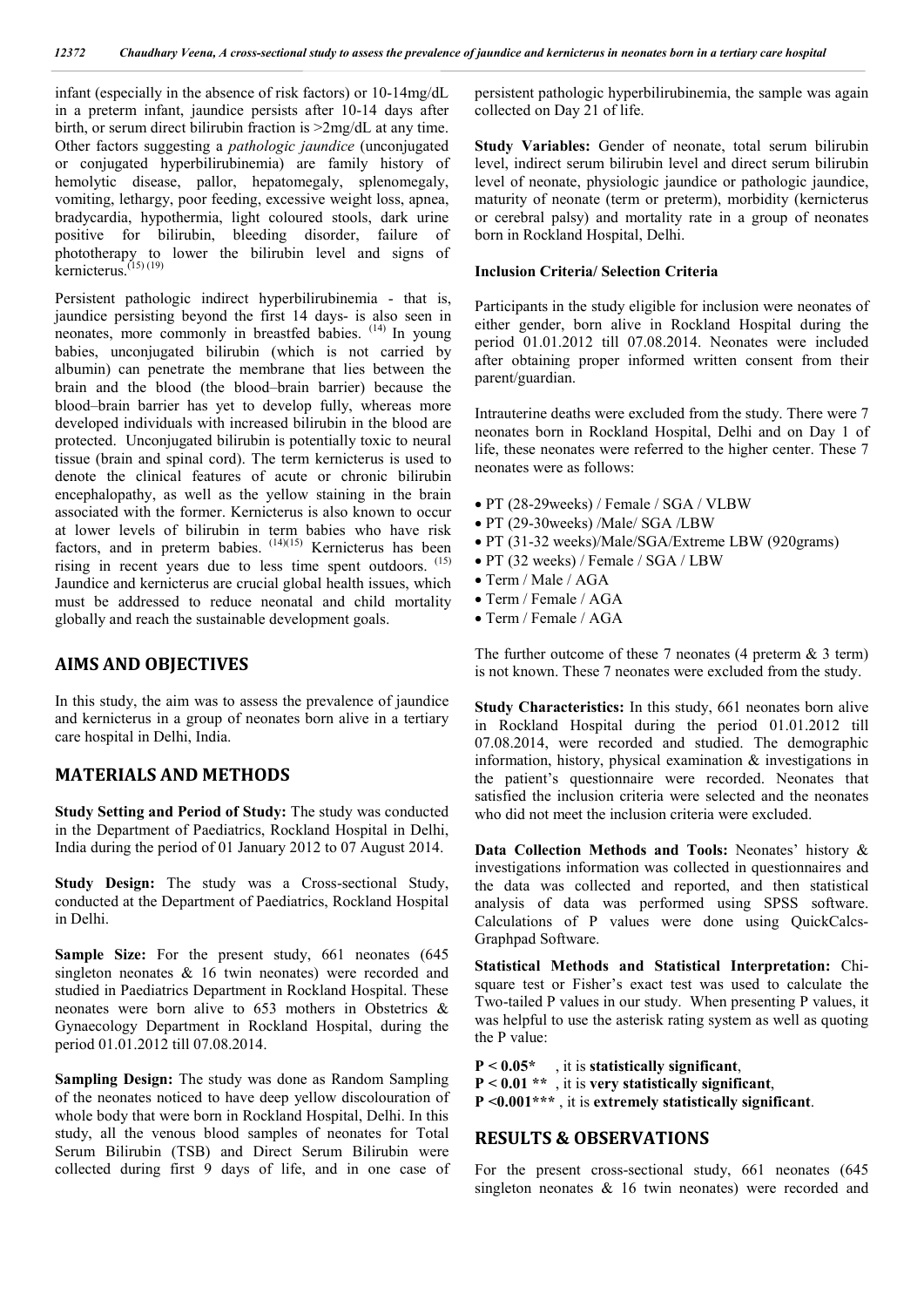studied in Paediatrics Department in Rockland Hospital. These neonates were born alive to 653 mothers (42.88% primigravida & 57.12% multigravida) by LSCS in  $70.75\%$  cases & by vaginal delivery in 29.25% cases, in Obstetrics & Gynaecology Department in Rockland Hospital, during the period 01.01.2012 till 07.08.2014. (4)

Hence, more than 70% neonates were observed in hospital for more than 72 hours before discharge, and the remaining healthy neonates with no risk factors were discharged after 24 hours of observation in Rockland Hospital, Delhi. In our study, all the 661 neonates after discharge were followed up for progress of jaundice in Paediatrics Out-Patient Department at Rockland Hospital, Delhi.

The various 645 singleton neonates (356 males & 289 females) were as follows:

- Term, LGA & Macrosomia-9 males & 3 females
- Term, AGA & NW 299 males & 248 females
- Term, SGA & LBW 12 males & 19 females
- PT, AGA  $&$  NW 16 males  $&$  07 females
- PT, AGA & LBW 14 males & 10 females
- PT, SGA & LBW 06 males & 01 female
- PT, SGA & VLBW 00 male & 01 female

The various 16 twins (9 males & 7 females) were as follows:

- Term, AGA & NW 1 male & 2 females
- Term, SGA & LBW 4 males & 4 females
- PT, AGA  $&$  NW 2 males only
- PT, AGA & LBW 1 male & 1 female
- PT, SGA & LBW 1 male only

**Table 1: Table showing that the venous blood samples of 86 neonates with pathologic hyperbilirubinemia for Serum Bilirubin were collected during first 9 days of life, and in one case of persistent pathologic hyperbilirubinemia, the sample was again collected on Day 21 of life.**

| of<br>Age                   | with<br><b>Neonates</b> | with<br>$\frac{0}{0}$<br><b>Neonates</b> |  |
|-----------------------------|-------------------------|------------------------------------------|--|
| baby<br>pathologic jaundice |                         | pathologic jaundice                      |  |
| Day 1                       | 01                      | 0.15%                                    |  |
| Day 2                       | 05                      | 0.76%                                    |  |
| Day 3                       | 20                      | 3.03%                                    |  |
| Day 4                       | 12                      | 1.81%                                    |  |
| Day 5                       | 17                      | 2.57%                                    |  |
| Day 6                       | 15                      | 2.27%                                    |  |
| Day 7                       | 09                      | 1.36%                                    |  |
| Day 8                       | 05                      | 0.76%                                    |  |
| Day 9                       | 02                      | 0.30%                                    |  |
| Day 21                      | 01 Repeat neonate       |                                          |  |
| Total                       | 86 neonates             | 13.01%                                   |  |

In this study, it is evident that almost all neonates with physiologic jaundice and about 90.70% (78) neonates with pathologic jaundice were diagnosed from Day 2 till Day 7 of life. Besides, one neonate was diagnosed with pathologic jaundice on Day 1 of life.

Hence neonates should be routinely followed for progress of jaundice in the first week of life. The two-tailed P value was less than 0.0001\*\*\*, in the Chi-square test. By conventional criteria, this difference was considered to be extremely statistically significant.

Total Serum Bilirubin was calculated by adding Serum Indirect Bilirubin and Serum Direct Bilirubin. Normal values of Bilirubin are as follows:

- Total Serum Bilirubin  $= 0.3$  to 1.0 mg/dL
- Serum Direct Bilirubin =  $0.1$  to  $0.3$  mg/dL
- Serum Indirect Bilirubin =  $0.2$  to  $0.7$  mg/dL

Hyperbilirubinemia is a higher-than-normal level of bilirubin in the blood. In our study, the results showed that the Total Serum Bilirubin was more than 2 mg/dL and the Serum Direct Bilirubin level was less than 2 mg/dL, in all the 661 neonates. Thus, in our study of 661 neonates, the results showed that almost all neonates had transient unconjugated hyperbilirubinemia in the neonatal period. In our study, about 575 neonates had physiologic jaundice (non-pathologic unconjugated hyperbilirubinemia) and about 86 neonates had pathologic indirect hyperbilirubinemia.

The various TSB levels of the 86 neonates with pathologic indirect hyperbilirubinemia were as follows:

12 mg/dL-12.99mg/dL- 10 neonates were as follows:

- Term/Male/AGA/NNH -5 neonates Term/Female/LBW/NNH -1 neonate
- PT/Twin/Male/LBW/NNH -1 neonate
- PT/Male/LBW/NNH -2 neonates
- PT/Female/LBW/NNH -1 neonate

13 mg/dL-13.99mg/dL- 8 neonates were as follows:

| Term/Male/AGA/NNH |  | -2 neonates                                                 |  |
|-------------------|--|-------------------------------------------------------------|--|
|                   |  | $1 / L \cap L$ $\wedge$ $\wedge$ $\wedge$ $\wedge$ $\wedge$ |  |

- Term/Female/AGA /NNH -4 neonates
- PT/Male/LBW/NNH -1 neonate • PT/Female/VLBW/NNH -1 neonate

14 mg/dL-14.99mg/dL- 8 neonates were as follows:

| $\frac{1}{2}$ and $\frac{1}{2}$ and $\frac{1}{2}$ are $\frac{1}{2}$ at the summary and $\frac{1}{2}$ are $\frac{1}{2}$ and $\frac{1}{2}$ are $\frac{1}{2}$ and $\frac{1}{2}$ are $\frac{1}{2}$ and $\frac{1}{2}$ are $\frac{1}{2}$ and $\frac{1}{2}$ are $\frac{1}{2}$ and $\frac{1}{2}$ |             |
|------------------------------------------------------------------------------------------------------------------------------------------------------------------------------------------------------------------------------------------------------------------------------------------|-------------|
| Term/Male/AGA/NNH                                                                                                                                                                                                                                                                        | -3 neonates |

Term/Female/AGA/NNH -3 neonates

| PT/Male/NW/NNH | -2 neonates |
|----------------|-------------|

15 mg/dL-15.99mg/dL- 13 neonates were as follows:

| Term/Male/AGA /NNH       | -5 neonates |
|--------------------------|-------------|
| Term/Female/AGA/NNH      | -4 neonates |
| $\bullet$ PT/Male/NW/NNH | -1 neonate  |
| PT/Male/LBW/NNH          | -1 neonate  |
| PT/Female/NW/NNH         | -1 neonate  |
| PT/Female/LBW/NNH        | -1 neonate  |
|                          |             |

16 mg/dL-16.99mg/dL- 15 neonates were as follows:

|           | Term/Male/AGA/NNH   | -10 neonates |
|-----------|---------------------|--------------|
|           | Term/Female/AGA/NNH | -2 neonates  |
| $\bullet$ | Term/Female/LBW/NNH | -1 neonate   |

- PT/Male/LBW/NNH -1 neonate
- PT/Female/LBW/NNH -1 neonate

17 mg/dL-17.99mg/dL- 10 neonates were as follows:

- Term/Male/LGA/Macrosomia/NNH -1 neonate
- Term/Male/AGA/NNH -3 neonates
- Term/Female/AGA /NNH -3 neonates
- PT/Male/NW /NNH -1 neonate

PT/Male/LBW /NNH -2 neonates

18 mg/dL-18.99mg/dL- 12 neonates were as follows:

- Term/Male/AGA/NNH -5 neonates
	- Term/Female/AGA/NNH -5 neonates
- Term/Female/LBW/NNH -1 neonate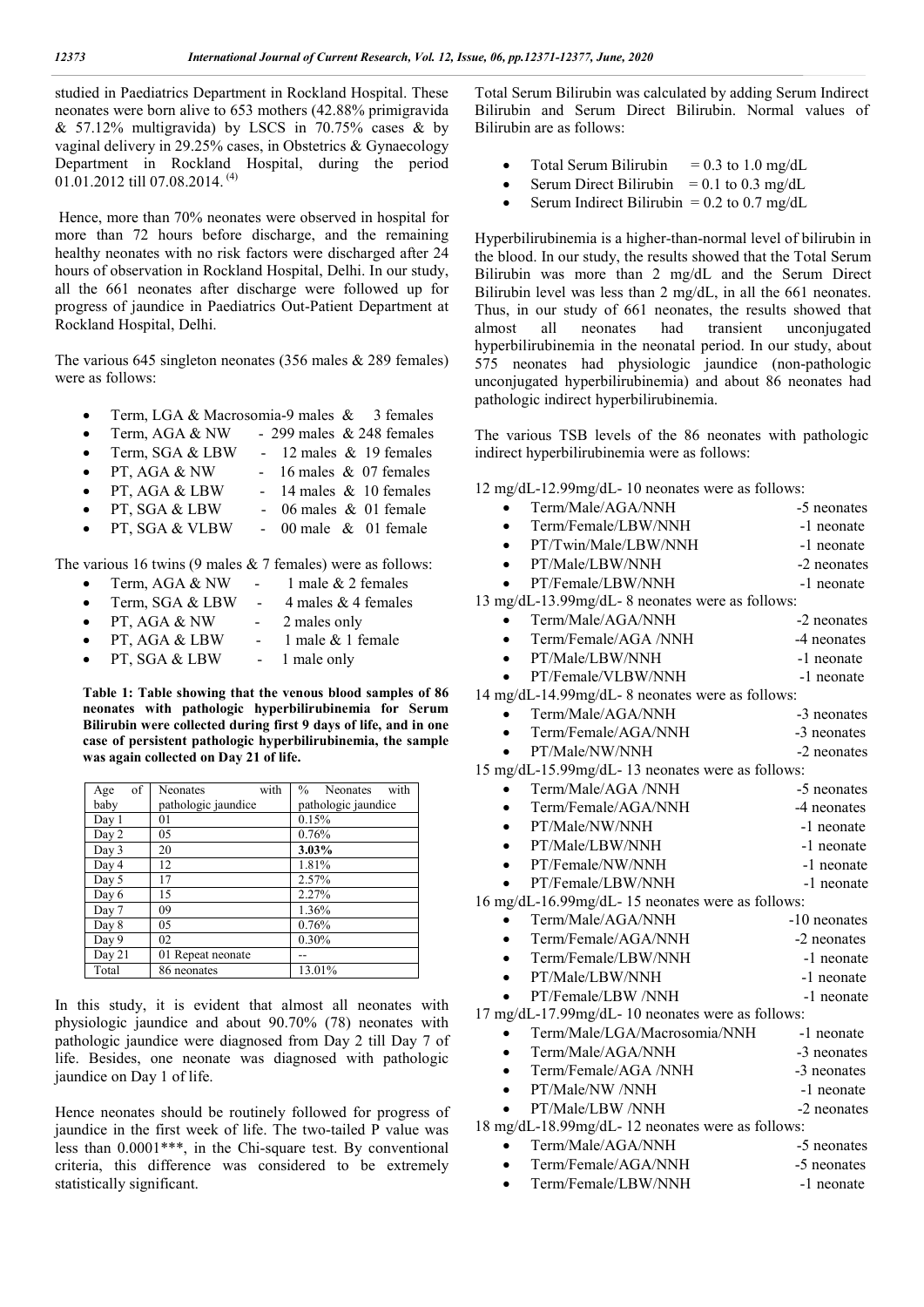| PT/Male/NW/NNH                                        | -1 neonate |
|-------------------------------------------------------|------------|
| 19 mg/dL-19.99mg/dL-2 neonates were as follows:       |            |
| Term/Male/AGA/NNH                                     | -1 neonate |
| PT/Female/NW/NNH                                      | -1 neonate |
| 20 mg/dL-20.99mg/dL-1 neonate was as follows:         |            |
| Term/Female/AGA/NNH                                   | -1 neonate |
| 21 mg/dL-21.99mg/dL-1 neonate was as follows:         |            |
| Term/Female/AGA/NNH                                   | -1 neonate |
| 22 mg/dL-22.99mg/dL-1 neonate was as follows:         |            |
| Term/Female/AGA /NNH                                  | -1 neonate |
| 23 mg/dL-23.99mg/dL-2 neonates were as follows:       |            |
| Term/Male/AGA/NNH                                     | -1 neonate |
| PT(34weeks+)/Male/LBW/NNH                             | -1 neonate |
| 24 mg/dL-24.99mg/dL-2 neonates were as follows:       |            |
| PT(36weeks+)/Male / AGA / NNH -1 neonate              |            |
| PT(35weeks+) / Male / AGA/NNH -1 neonate<br>$\bullet$ |            |
| (Day5-TSB-24.2 mg/dL, discharged after 3 days of      |            |
| phototherapy) & later again admitted for Persistent   |            |
| NNH (Day21-TSB-24.66 mg/dL, discharged after 3        |            |

days of phototherapy)

- 25 mg/dL-25.99mg/dL 1 neonate was as follows:
	- Term/Female/AGA/NNH -1 neonate





 **Figure 1: Pie diagram showing prevalence of jaundice in a group of 661 neonates born in Rockland Hospital, Delhi.**





#### **Figure 2: Pie diagram showing <sup>a</sup> comparison of prevalence of jaundice in males & females in a group of 661 neonates born in Rockland Hospital, Delhi.**

In the present study, it is evident that the physiologic jaundice was seen in 86.99% (575) neonates {47.35% (313) males & 39.64% (262) females} and pathologic indirect hyperbilirubinemia was seen in 13.01% (86) neonates {7.87% (52) males  $& 5.14\%$  (34) females}. The two-tailed P value was less than 0.0001\*\*\*, in the Chi-square test. By conventional criteria, this difference was considered to be extremely statistically significant. Among these 13.01% (86) neonates with pathologic indirect hyperbilirubinemia, about 3.93% (26) neonates had TSB between 12mg/dL to 14.99mg/dL, 7.87% (52) neonates had TSB between 15mg/dL to 19.99mg/dL & 1.21% (8) neonates had TSB between 20mg/dL to 26mg/dL. In the present study, a late preterm neonate was again admitted on Day 21 of life, for persistent pathologic indirect hyperbilirubinemia. Besides, the association of pathologic jaundice with male gender was considered to be not statistically significant, in our study.

In the present study, it is evident that the physiologic jaundice was seen in 81.24% (537) term neonates (284 singleton males, 05 twin males, 6 twin females & 242 singleton females) & 5.75% (38) preterm neonates (21 singleton males, 13 singleton females, 1 twin female & 03 twin males). In the present study, it is also evident that the pathologic indirect hyperbilirubinemia was seen in 9.68% (64) term neonates (36 singleton males & 28 singleton females) & 3.33% (22) preterm neonates (15 singleton males, 6 singleton females & 01 twin male).





 $\Box$  Pathologic jaundice in preterm neonates (3.33%)

 **Figure 3: Pie diagram showing <sup>a</sup> comparison of prevalence of jaundice in term & preterm neonates in a group of 661 neonates born in Rockland Hospital, Delhi.**

| Neonates | Physiologic  | Pathologic Indirect | Total |
|----------|--------------|---------------------|-------|
|          | Jaundice     | Hyperbilirubinemia  |       |
| Term     | 537 (81.24%) | 064(09.68%)         | 601   |
| Preterm  | 038 (05.75%) | 022(03.33%)         | 060   |
| Total    | 575 (86.99%) | 086 (13.01%)        | 661   |

#### **Table 2: Table showing a comparison of prevalence of jaundice in term and preterm neonates in a group of 661 neonates born in Rockland Hospital, Delhi.**

In the Table 2, the two-tailed P value was less than 0.0001\*\*\*, in the Chi-square without Yates correction test and Fisher's exact test. The association between rows (Term & Preterm groups) and columns (Physiologic Jaundice & Pathologic Indirect Hyperbilirubinemia) was considered to be extremely statistically significant. Thus, in our study, preterm gestation showed a strong association with pathologic indirect hyperbilirubinemia.

In the present study, no neonate discharged from Rockland Hospital was reported to have kernicterus or cerebral palsy on follow up. Besides, the neonatal mortality rate (NMR) was zero during the period 01.01.2012 till 07.08.2014, in the Paediatrics Department in Rockland Hospital, Delhi, India. The two-tailed P value was less than 0.0001\*\*\*, in the Chisquare test. By conventional criteria, this difference was considered to be extremely statistically significant.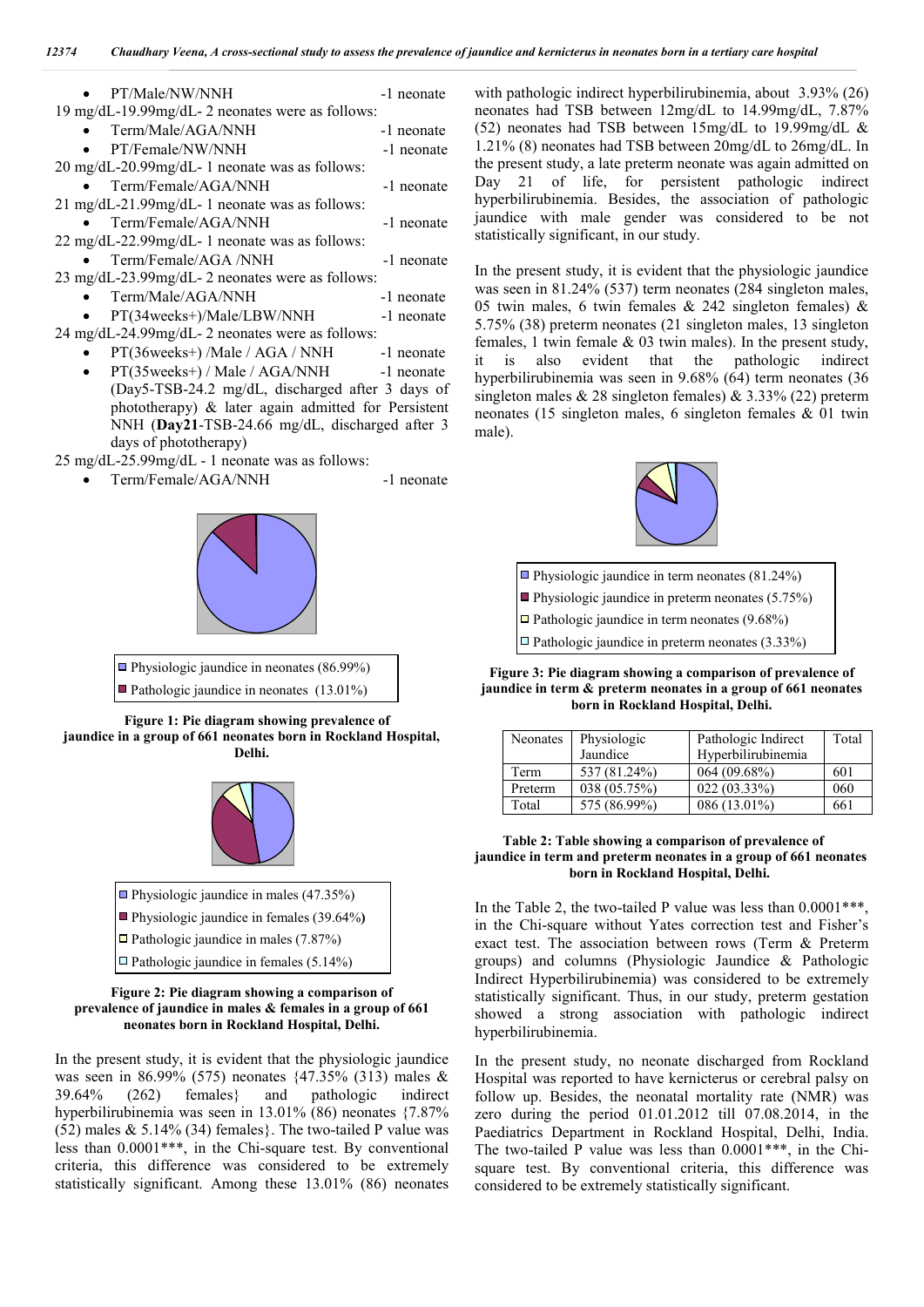# **DISCUSSION**

For the present study, 661 neonates (645 singleton neonates  $\&$ 16 twin neonates) were recorded and studied in Paediatrics Department in Rockland Hospital. These neonates were born alive to 653 mothers (42.88% primigravida and 57.12% multigravida) by LSCS in 70.75% cases and by vaginal delivery in 29.25% cases, in Obstetrics & Gynaecology Department in Rockland Hospital, during the period 01.01.2012 till 07.08.2014.  $(4)$  In our cross-sectional study of 661 neonates (601 term neonates  $\&$  60 preterm neonates), the results showed that almost all neonates had transient unconjugated hyperbilirubinemia in the neonatal period, with more than ninety percent affected during their first week of life. Hence neonates should be routinely followed for progress of jaundice in the first week of life. The prevalence of physiologic jaundice in neonates was 86.99% (81.24% in term neonates & 5.75% in preterm neonates) and the prevalence of pathologic indirect hyperbilirubinemia in neonates was 13.01% (9.68% in term neonates & 3.33% in preterm neonates). Among these 13.01% neonates with pathologic indirect hyperbilirubinemia, about 3.93% neonates had TSB between 12mg/dL to 14.99mg/dL, 7.87% neonates had TSB between 15mg/dL to 19.99mg/dL & 1.21% neonates had TSB between 20mg/dL to 26mg/dL. In our study, preterm gestation showed a strong association with pathologic indirect hyperbilirubinemia. In the present study, a late preterm neonate was again admitted on Day 21 of life, for persistent pathologic indirect hyperbilirubinemia. Besides, the association of pathologic jaundice with male gender was considered to be not statistically significant, in our study. In our study, no neonate discharged from Rockland Hospital was reported to have kernicterus or cerebral palsy on follow up. Besides, the neonatal mortality rate was zero, in our study.

## **Following references support our observations:**

- Almost all hyperbilirubinemia in the immediate neonatal period is unconjugated. Physiologic hyperbilirubinemia occurs in almost all neonates. Shorter neonatal RBC life span increases bilirubin production; deficient conjugation due to the deficiency of UGT decreases clearance; and low bacterial levels in the intestine combined with increased hydrolysis of conjugated bilirubin increase enterohepatic circulation. Bilirubin levels can rise up to 18 mg/dL by 3 to 4 days of life (7 days in Asian infants) and fall thereafter. Physiologic jaundice generally lasts less than seven days. The condition affects over half of babies in the first week of life. Of babies that are born early about 80% are affected.<sup>(19)</sup>
- Transient neonatal jaundice is one of the most common conditions occurring in newborns (children under 28 days of age) with more than eighty percent affected during their first week of life.<sup>(16)</sup>
- Jaundice is observed during the 1st week after birth in approximately 60% of term infants and 80% of preterm infants.  $(14)(15)$
- The prevalence of neonatal jaundice in healthy term babies at National District Hospital in Bloemfontein was 55.2%. Although 52% of sampled infants had jaundice on the Bilicheck® meter, only 17% appeared clinically

jaundiced. The consequence of a missed diagnosis and delayed treatment may cause serious morbidity  $(k$ ernicterus).<sup>(3)</sup>

- The incidence of neonatal hyperbilirubinemia in a retrospective study done in a tertiary care hospital was 13.47%. Preterm gestation showed a strong association with neonatal hyperbilirubinemia. <sup>(27)</sup>
- The neonatal morbidity was studied in 7015 neonates born at the All India Institute of Medical Sciences Hospital, New Delhi. Neonatal hyperbilirubinemia occurred in 5.9 per cent, most of whom were premature. <sup>(28)</sup>
- Hyperbilirubinemia is a common and, in most cases, benign problem in neonates. Overall, 6-7% of full term infants have indirect bilirubin levels >13mg/dL, and <3% have levels  $>15$ mg/dL.  $^{(15)}$
- The tragedy of occurrence of kernicterus is compounded by the fact that, if newborn jaundice and neonatal hyperbilirubinemia are detected early, kernicterus is completely preventable. All newborn infants are at risk for newborn jaundice, which when unmonitored or untreated can progress to excessive bilirubin levels.<sup> $(26)$ </sup>
- In a retrospective study on 1020 patients admitted at a hospital during one year period 1st January 2012–31st December 2012, in 260 there was a diagnosis of indirect hyperbilirubinemia, associated pathology consisted of urinary tract infection in 15 cases, piodermatitis in 12, otitis media in 7, acute diarrhea in 14 cases and severe dehydration in 9 cases. Only one case complicated with kernicterus.(9)
- Neurotoxicity is the major consequence of neonatal hyperbilirubinemia. An acute encephalopathy can be followed by a variety of neurologic impairments, including cerebral palsy and sensorimotor deficits; cognition is usually spared. Kernicterus is the most severe form of neurotoxicity. Although it is now rare, kernicterus still occurs and can nearly always be prevented.<sup>(19)</sup>
- Common complications of preterm birth are high rates of respiratory distress syndrome, sepsis, periventricular leucomalacia, seizures, intraventricular hemorrhage, cerebral palsy, infections, pathologic jaundice, kernicterus, hypoxic ischemic encephalopathy, and visual and hearing problems. Complications of preterm birth were the leading cause of death in children younger than 5 years of age globally in 2016, accounting for approximately 16% of all deaths, and 35% of deaths among newborn babies. Preterm neonates who survive are at greater risk of a range of short-term and long-term morbidities. (30)
- Preterm birth is the most common cause of death among infants worldwide.(22) Complications from preterm births resulted in 0.81 million deaths in 2015 down from 1.57 million in 1990.<sup> $(2)(10)$ </sup> The chance of survival at 22 weeks is about 6%, while at 23 weeks it is 26%, 24 weeks 55% and 25 weeks about 72%.<sup>(6)</sup> The chances of survival without any long-term difficulties are lower. $(14)$ Approximately 0.5% of births are extremely early periviable births, and these account for most of the  $deaths.<sup>(1)</sup>$
- By pathologic criteria, kernicterus develops in 30% of infants (all gestational ages) with untreated hemolytic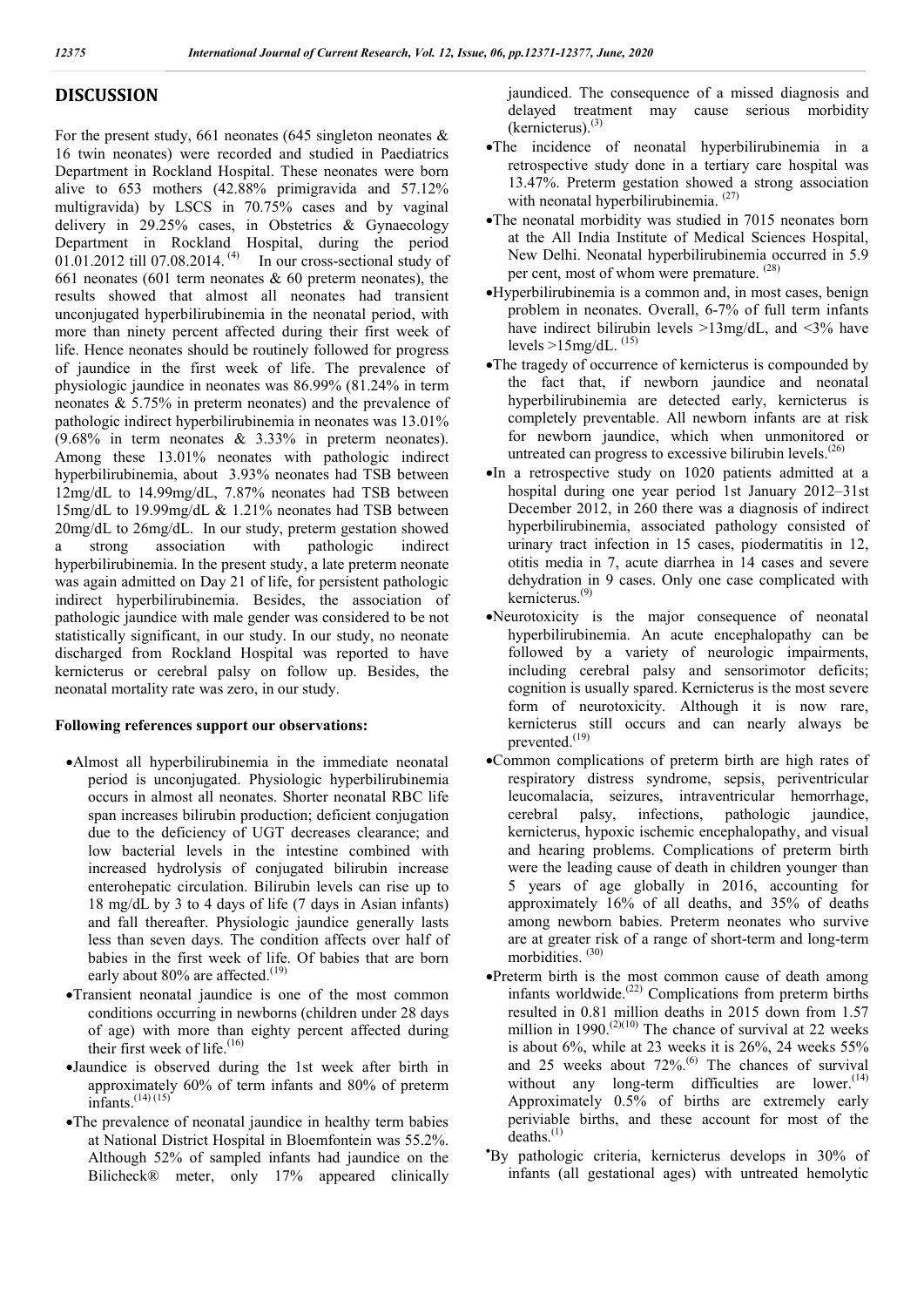disease and bilirubin levels >25-30 mg/dL. The incidence at autopsy in hyperbilirubinemic preterm infants is 2-  $16\%$ .  $^{(15)}$ 

#### **Following references don't support our observations:**

- Bilirubin in LBW infants is significantly higher in males when compared with females.<sup>(29)</sup>
- Globally over 100,000 late-preterm and term babies die each year as a result of jaundice.<sup>(21)</sup>
- Neonatal mortality rate of India fell gradually from 85.2 deaths per thousand live births in 1969 to 22.7 deaths per thousand live births in 2018. (13)
- In the present study, the neonatal mortality rate (NMR) was zero. (4)

#### **SUMMARY**

In this study, the aim was to assess the prevalence of jaundice and kernicterus in a group of neonates born alive in a tertiary care hospital in Delhi, India. For the present study, 661 neonates (645 singleton neonates & 16 twin neonates) were recorded and studied in Paediatrics Department in Rockland Hospital. These neonates were born alive to 653 mothers, in Obstetrics & Gynaecology Department in Rockland Hospital, during the period 01.01.2012 till 07.08.2014. The study was done as random sampling of the neonates noticed to have deep yellow discoloration of whole body that were born in Rockland Hospital, Delhi. In this study, all the venous blood samples of neonates for Total Serum Bilirubin (TSB) and Direct Serum Bilirubin were collected during first 9 days of life, and in one case of persistent pathologic hyperbilirubinemia, the sample was again collected on Day 21 of life. Participants that satisfied the inclusion criteria were selected and the participants who did not meet the inclusion criteria were excluded. Neonates' history & investigations information was collected in questionnaires and the data was collected and reported, and then statistical analysis of data was performed using SPSS software. Calculations of P values were done using QuickCalcs-Graphpad Software. Chi-square test or Fisher's exact test was used to calculate the Two-tailed P values in our study.

In our cross-sectional study of 661 neonates (601 term neonates & 60 preterm neonates), the results showed that almost all neonates had transient unconjugated hyperbilirubinemia in the neonatal period, with more than ninety percent affected during their first week of life. The prevalence of physiologic jaundice in neonates was 86.99% (81.24% in term neonates & 5.75% in preterm neonates) and the prevalence of pathologic indirect hyperbilirubinemia in neonates was 13.01% (9.68% in term neonates & 3.33% in preterm neonates). Among these 13.01% neonates with pathologic indirect hyperbilirubinemia, about 3.93% neonates had TSB between 12mg/dL to 14.99mg/dL, 7.87% neonates had TSB between 15mg/dL to 19.99mg/dL & 1.21% neonates had TSB between 20mg/dL to 26mg/dL. In our study, preterm gestation showed a strong association with pathologic indirect hyperbilirubinemia. In the present study, a late preterm neonate was again admitted on Day 21 of life, for persistent pathologic indirect hyperbilirubinemia. In our study, no neonate discharged from Rockland Hospital was reported to have

kernicterus or cerebral palsy on follow up. Besides, the Neonatal Mortality Rate was zero, in our study. The two-tailed P value was less than 0.0001\*\*\*, in the Chi-square test, in all the above results. By conventional criteria, this difference was considered to be extremely statistically significant.

#### **CONCLUSION**

From this cross-sectional study of 661 neonates (601 term neonates & 60 preterm neonates), it is concluded that almost all neonates had transient unconjugated hyperbilirubinemia in the neonatal period, with more than ninety percent affected during their first week of life. The prevalence of physiologic jaundice in neonates was 86.99% (81.24% in term neonates & 5.75% in preterm neonates) and the prevalence of pathologic indirect hyperbilirubinemia in neonates was 13.01% (9.68% in term neonates  $\&$  3.33% in preterm neonates). Among these 13.01% neonates with pathologic indirect hyperbilirubinemia, about 3.93% neonates had TSB between 12mg/dL to 14.99mg/dL, 7.87% neonates had TSB between 15mg/dL to 19.99mg/dL & 1.21% neonates had TSB between 20mg/dL to 26mg/dL. In our study, preterm gestation showed a strong association with pathologic indirect hyperbilirubinemia. In the present study, a late preterm neonate was again admitted on Day 21 of life, for persistent pathologic indirect hyperbilirubinemia. In our study, no neonate discharged from Rockland Hospital was reported to have kernicterus or cerebral palsy on follow up. Besides, the Neonatal Mortality Rate was zero, in our study. By conventional criteria, this difference was considered to be extremely statistically significant.

### **REFERENCES**

- 1.American College of Obstetricians Gynecologists; Society for Maternal-Fetal Medicine (October 2017). "Obstetric Care consensus No. 6: Periviable Birth". Obstetrics and Gynecology. 130 (4): e187e199.
- 2. Blencowe H, et al. 2012. National, regional, and worldwide estimates of preterm birth rates in the year 2010 with time trends since 1990 for selected countries: a systematic analysis and implications. The Lancet. Volume 379, Issue 9832, 9–15 June 2012, Pages 2162-2172
- 3. Brits H, Adendorff J, Huisamen D, et al. 2018. The prevalence of neonatal jaundice and risk factors in healthy term neonates at National District Hospital in Bloemfontein. Afr J Prim Health Care Fam Med. 2018;10 (1):e1-e6. Published 2018 Apr 12. doi:10.4102/phcfm.v10i1.1582
- 4. Chaudhary Veena. 2020. "Prevalence of sex ratio, preterm birth rate, low birth weight rate, twin birth rate, congenital abnormalities, caesarean delivery rate, morbidity & mortality rate in neonates born in a tertiary care hospital", International Journal of Current Research, 12, (05), 11373- 11380.
- 5. Click R, Dahl-Smith J, Fowler L, DuBose J, Deneau-Saxton M, Herbert J (2013). "An osteopathic approach to reduction of readmissions for neonatal jaundice".<br>Osteopathic Family Physician. 5 (1): 17–23. Osteopathic Family Physician. 5 (1): 17–23. doi:10.1016/j.osfp.2012.09.005
- 6. Cloherty and Stark's Manual of Neonatal Care (8 ed.). Lippincott Williams & Wilkins. 2016. p. 161. ISBN 9781496367495.